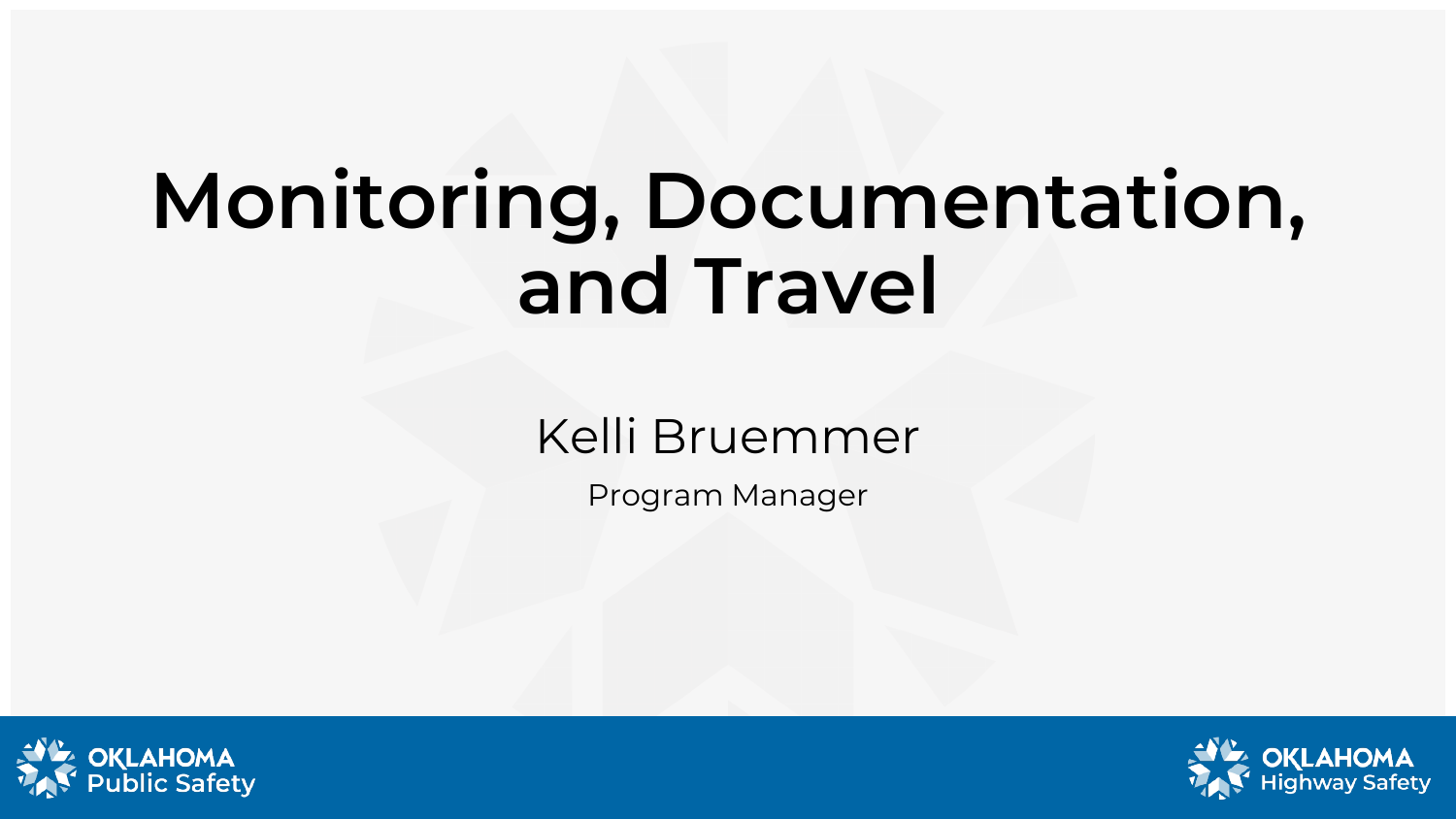# Monitoring Requirements

- Frequency
	- Based on your annual Risk Assessment
		- Award Amount & Program Complexity
		- Previous Audits & Funding Usage
		- Timeliness of Reporting
		- Staffing Changes
- Types of Monitoring Visits
	- On Site
	- Telephone
	- Desk Reviews



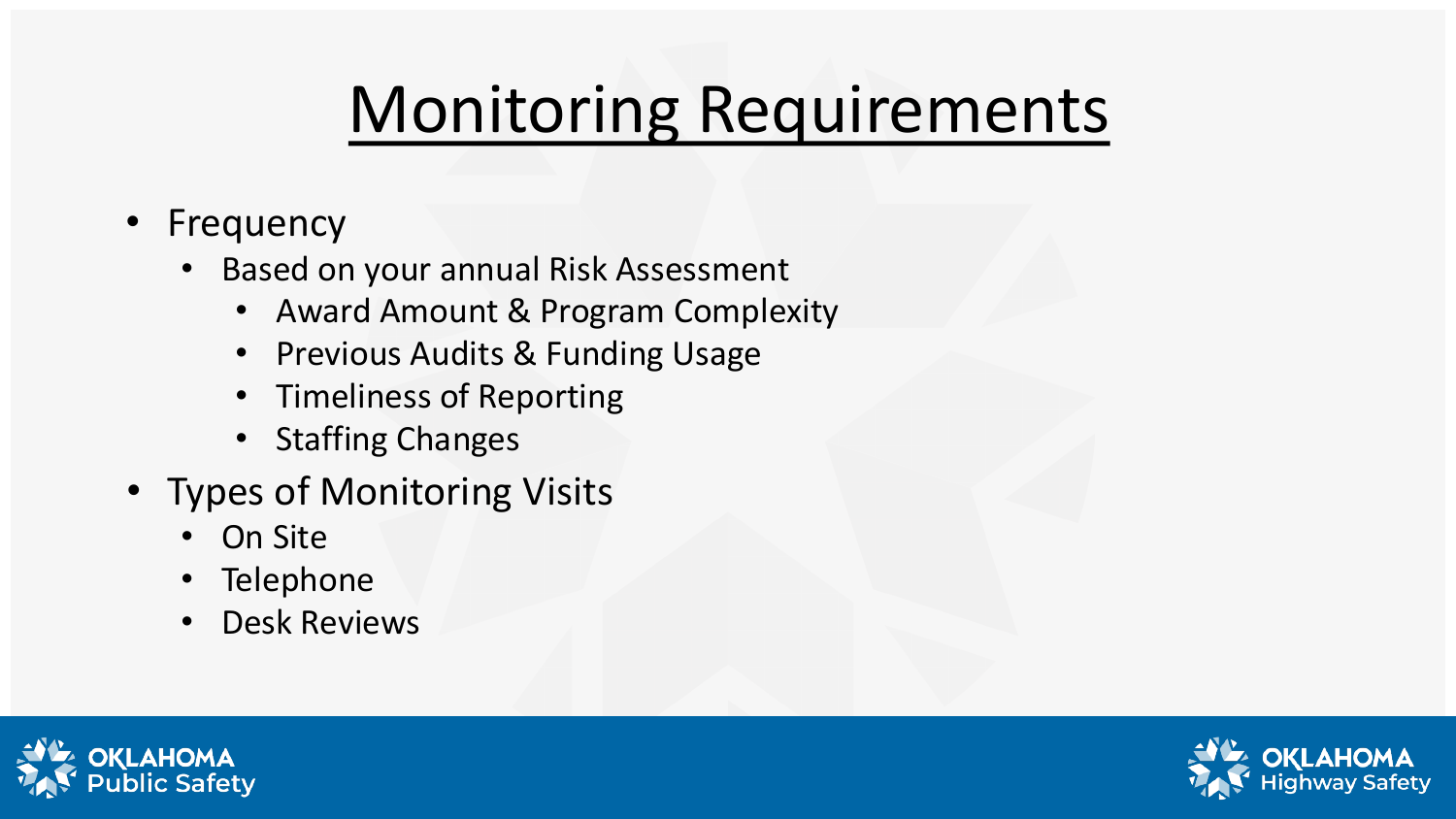#### On Site Monitoring

- Review of records
- Training, activity/timesheets, financials and citation/warnings, internal controls
- **Records must be kept a minimum of 3 years!**



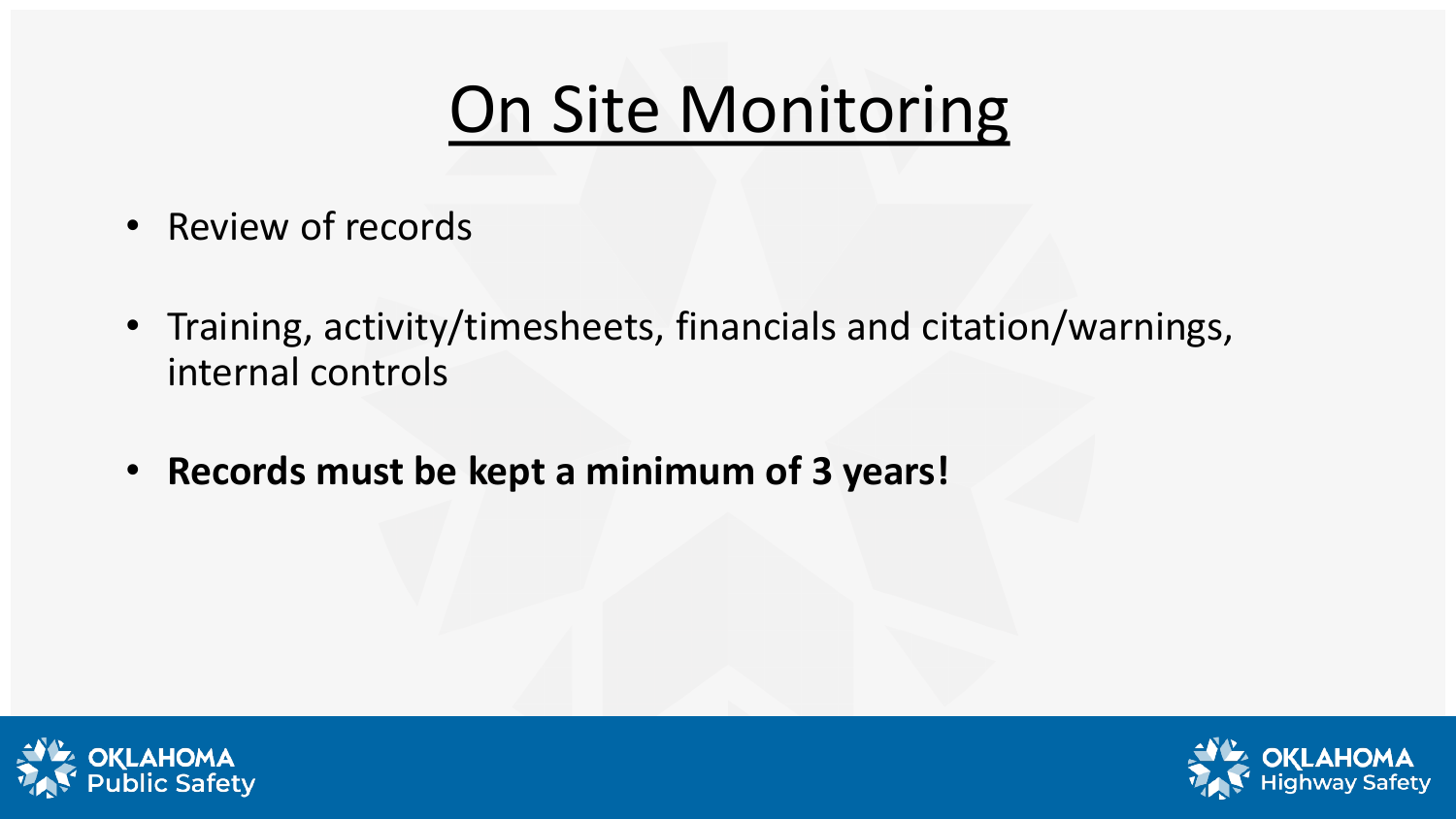### On Site Monitoring

- Discussion about progress, problems, successes, etc.
- Equipment tagging and inventory
- Recommendations, if necessary
- Monitoring Report



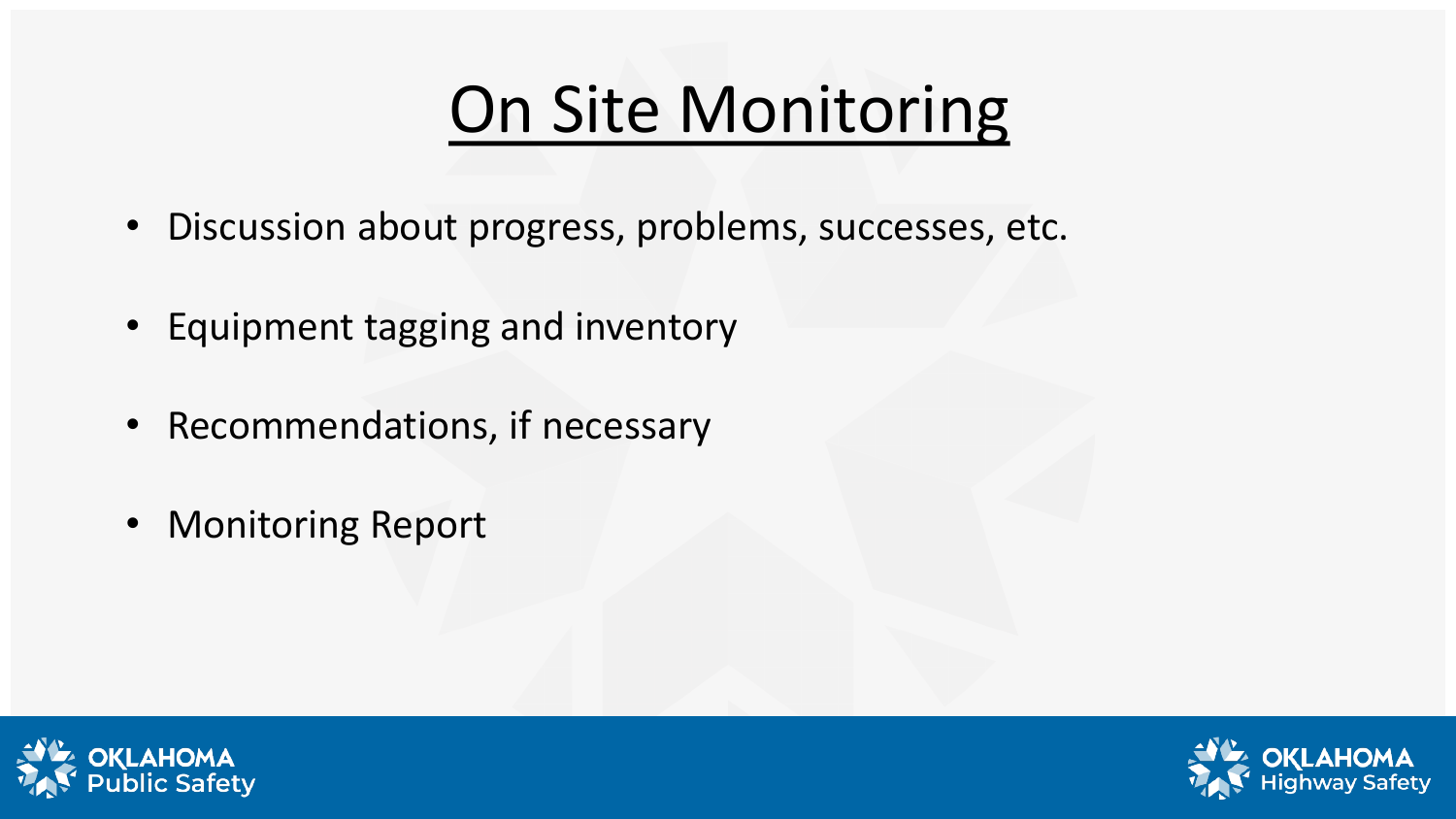# Monitoring Report

Quarterly monitoring reports contain the following information:

- Expenditures to-date, as reported
- Identified problems or shortcomings
- Recommendations made and/or assistance provided
- Areas of commendation

You can review your grant's monitoring reports once they are complete.



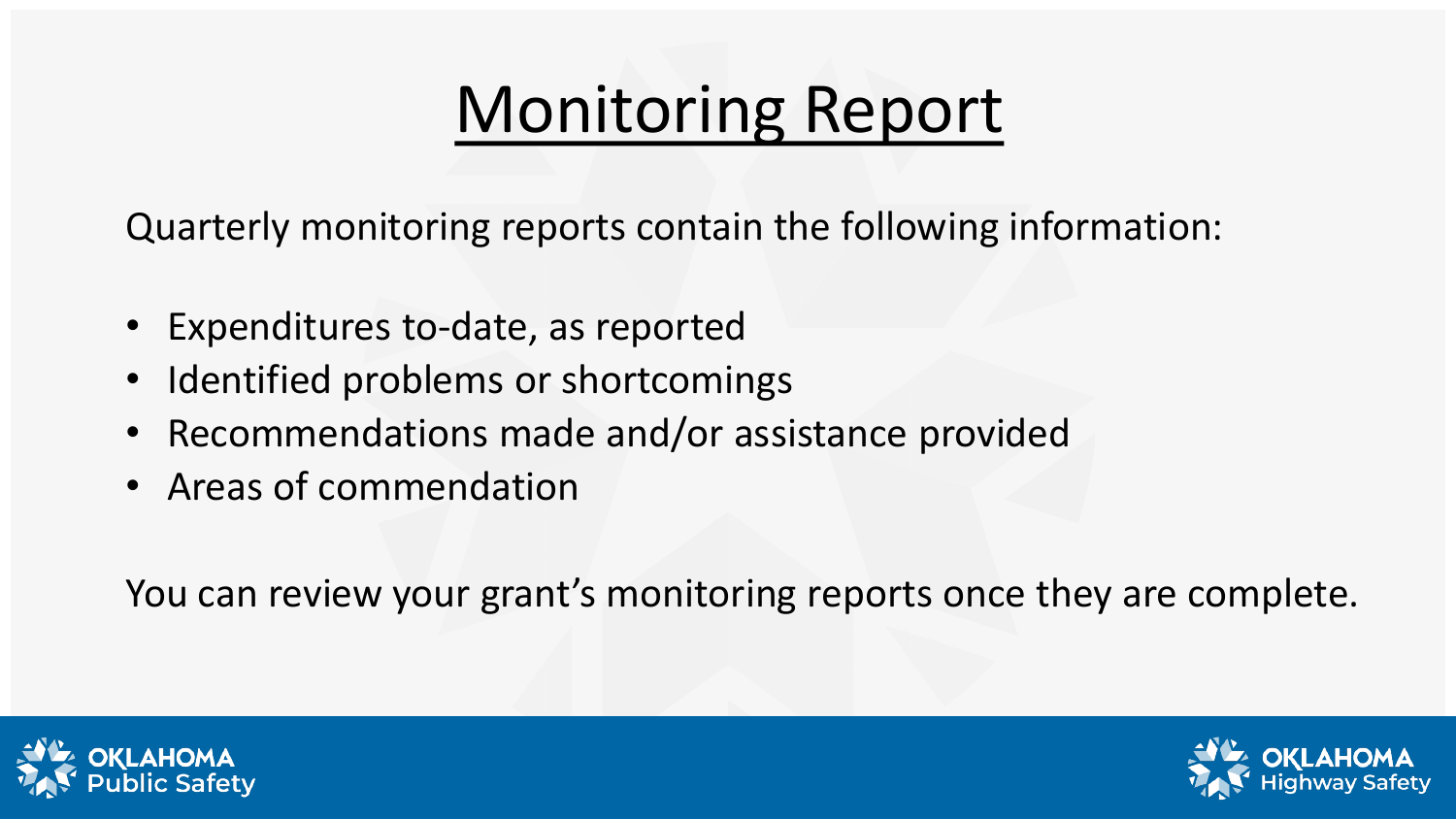#### Documentation Requirements





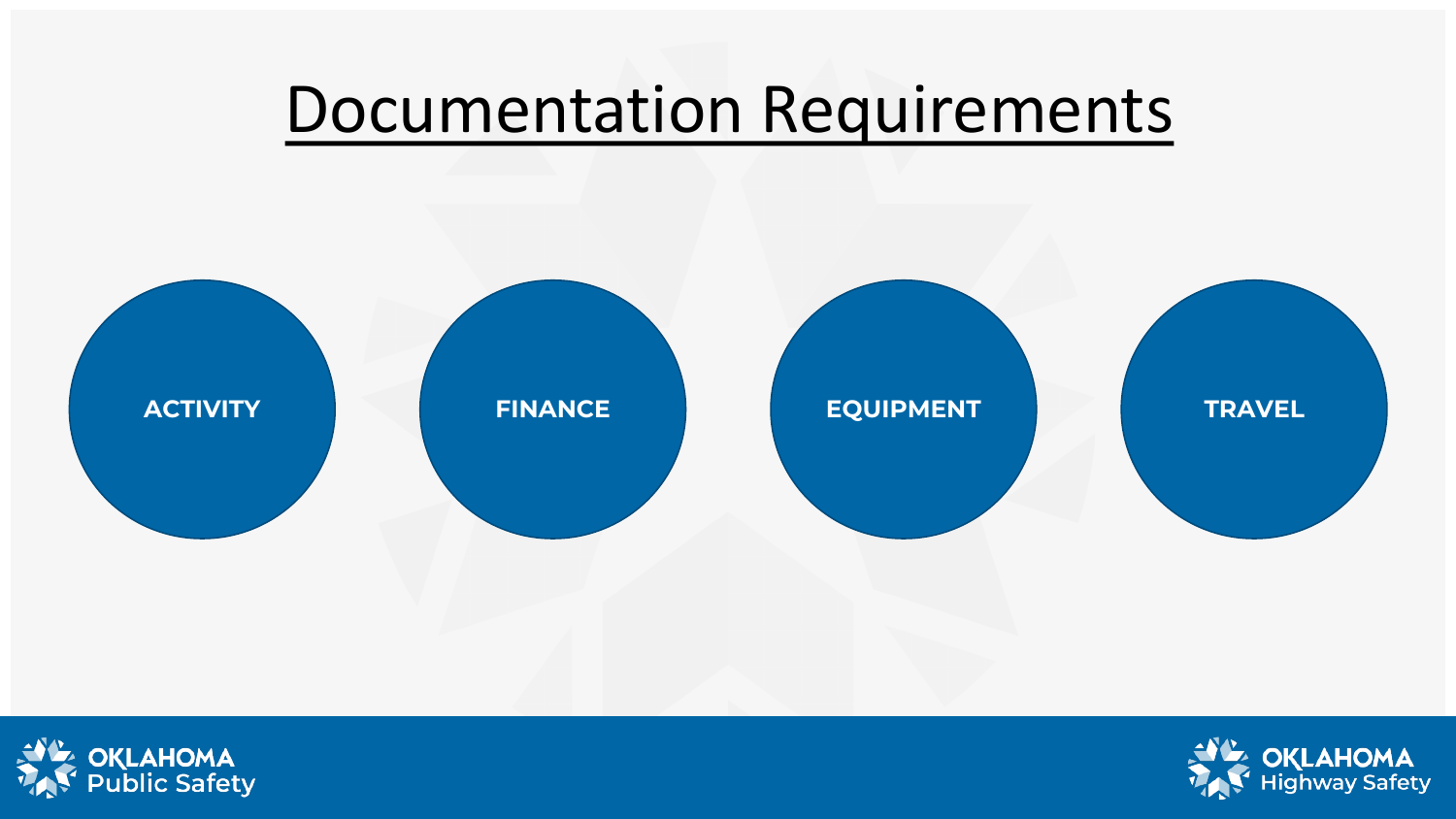### Activity Documentation

- Verification of agency overtime policy, if applicable
- Activity sheets, signed by employee/officer and supervisor
	- Days and hours worked
	- Agency name
	- Activity summary (written warnings and/or citations, categorized)
	- Signatures (employee and supervisor)
	- Fraud statement

**Law enforcement activity sheet templates will be provided by your program manager.**



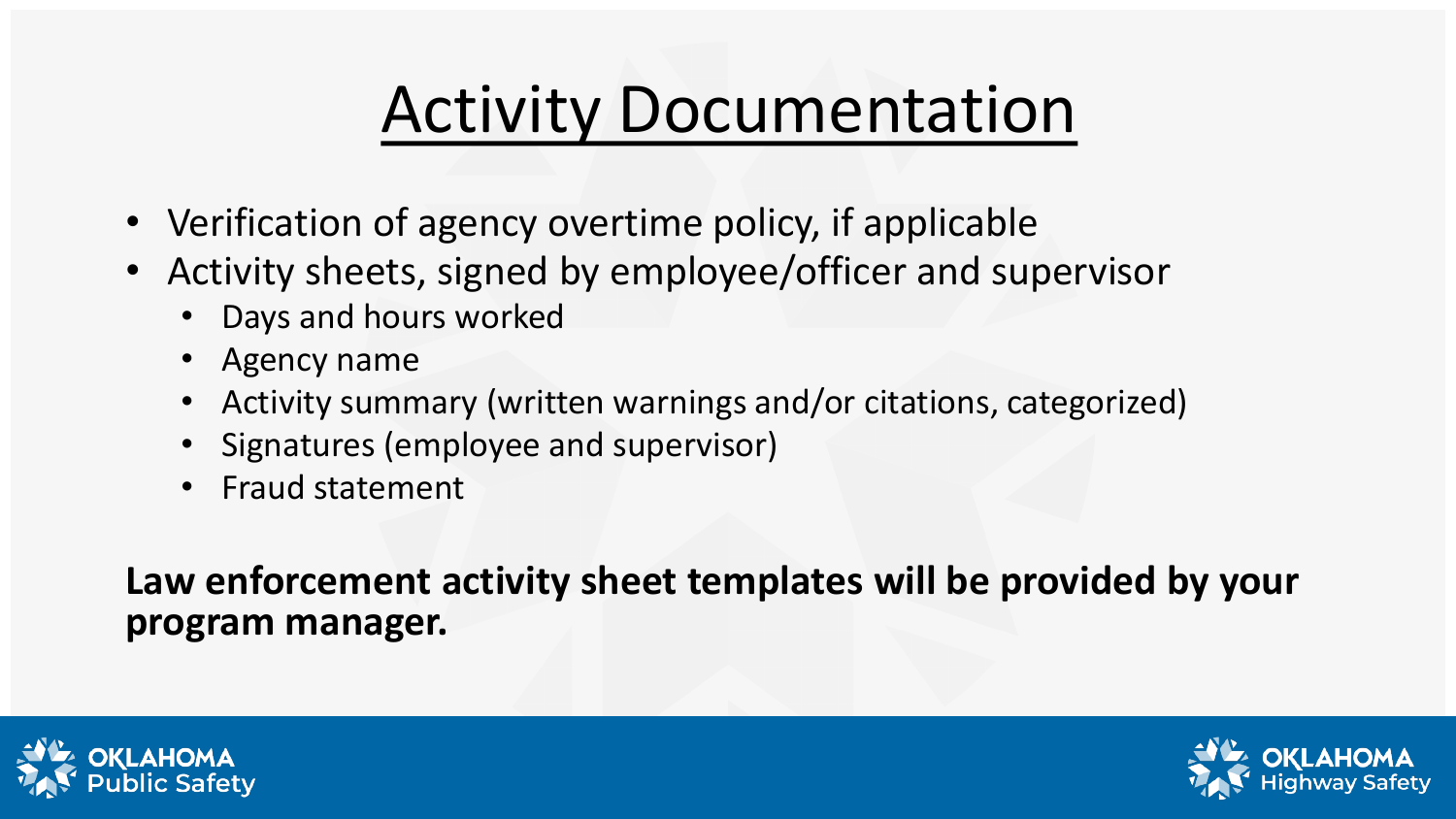### Activity Documentation

Organizing activity sheets, timesheets, and financial documentation in your attachments greatly assists OHSO in the timely processing of your claims.

- Chronological order
- Alphabetical order
- Attachments accurately labeled



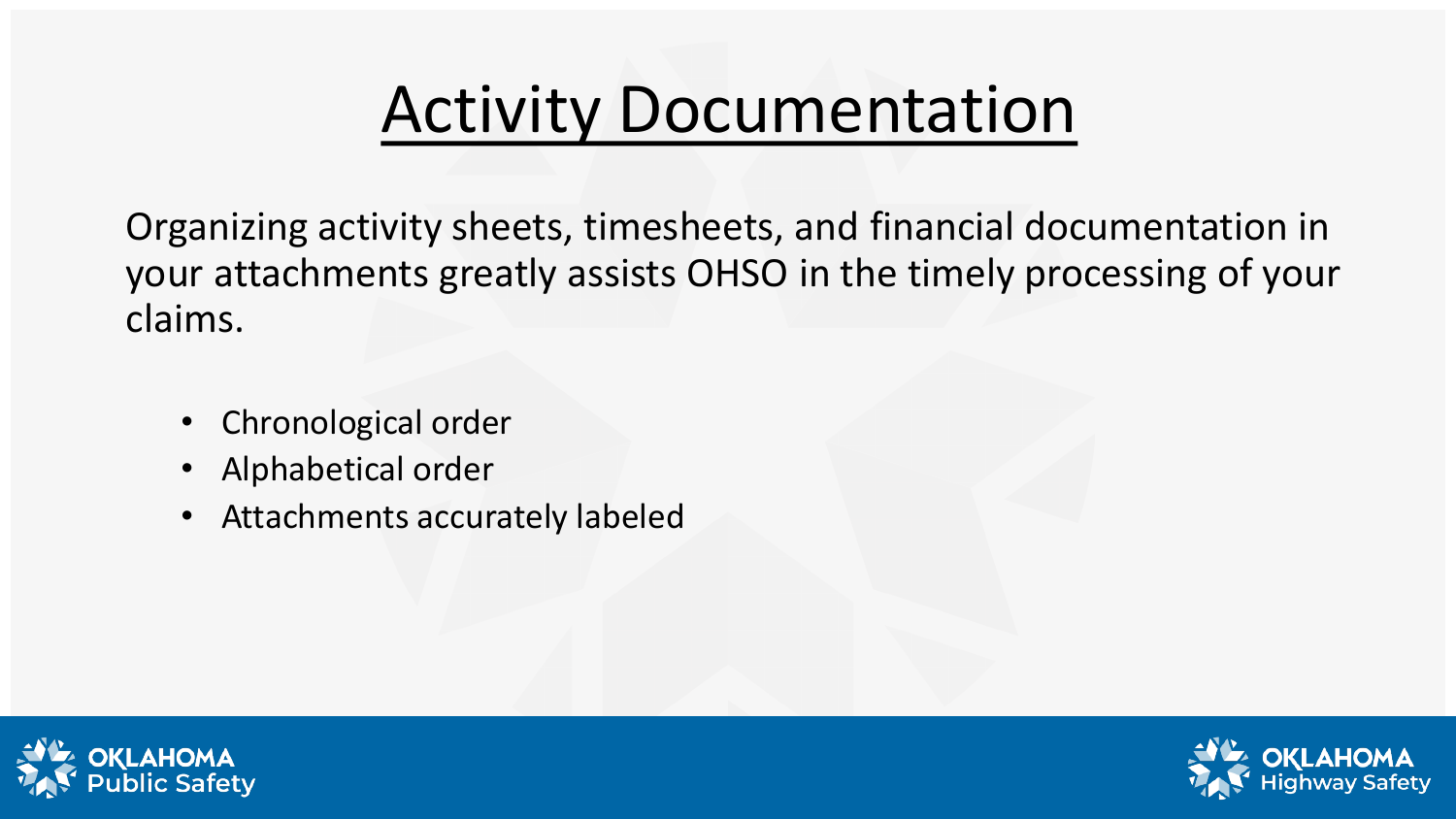# Salaried Employees

Time accountability is key for a salaried employee

- Various forms of automated time reports
- Detailed description of activities with dates and time
- Copy of calendar with appointments and activities related to OHSO-funded position
- Must contain **Employee** and **Supervisor** signature
- Fraud statement



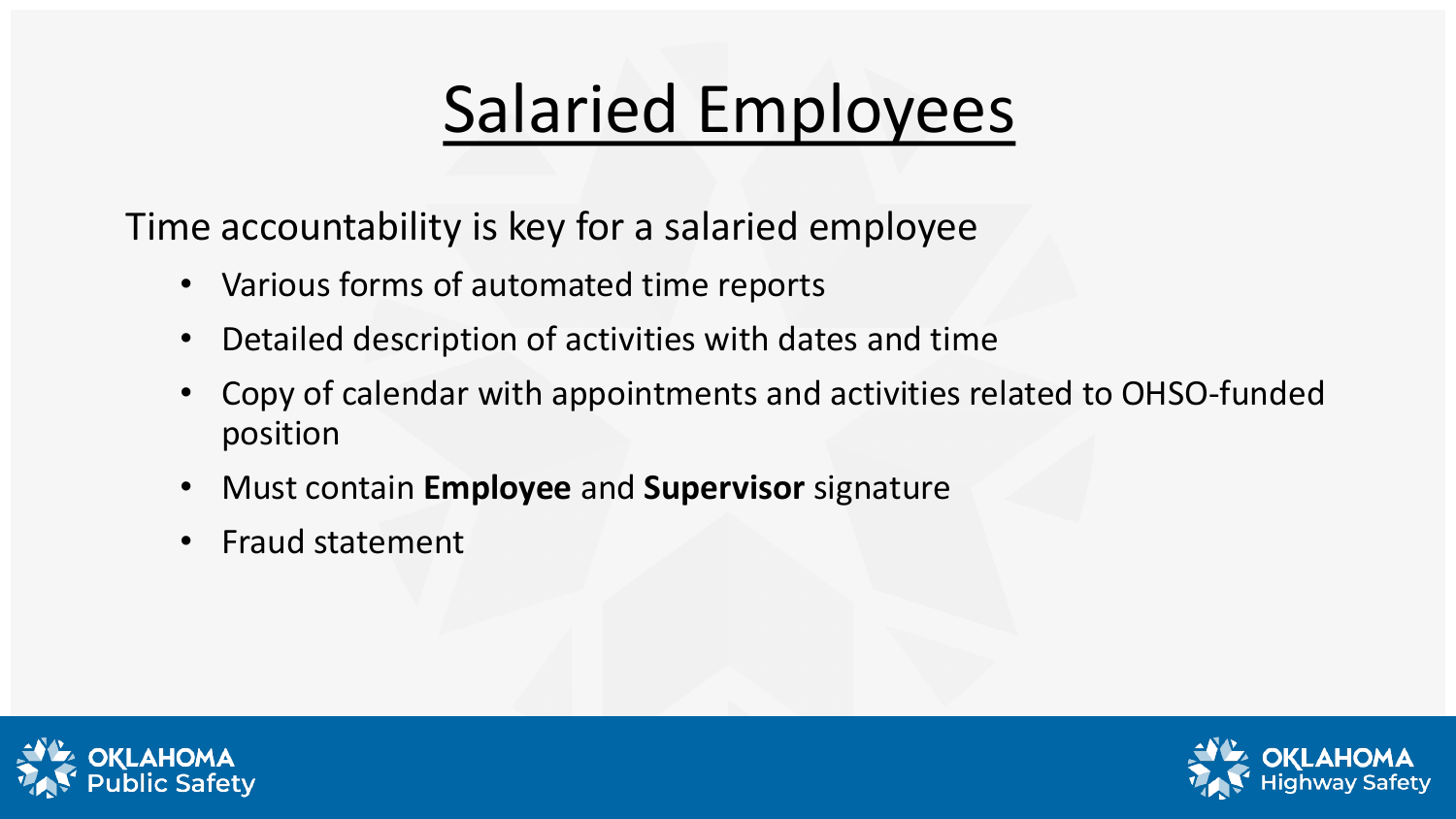#### Financial Documentation

- Employee pay rates
- Changes in pay rates, as they occur
- Summary of payment(s)
	- List of individual payments, dates, and hours worked
	- Hourly rate(s)
	- Overtime rate(s), if applicable
	- Benefits paid, if applicable
	- Total paid
	- Signature of Finance Officer



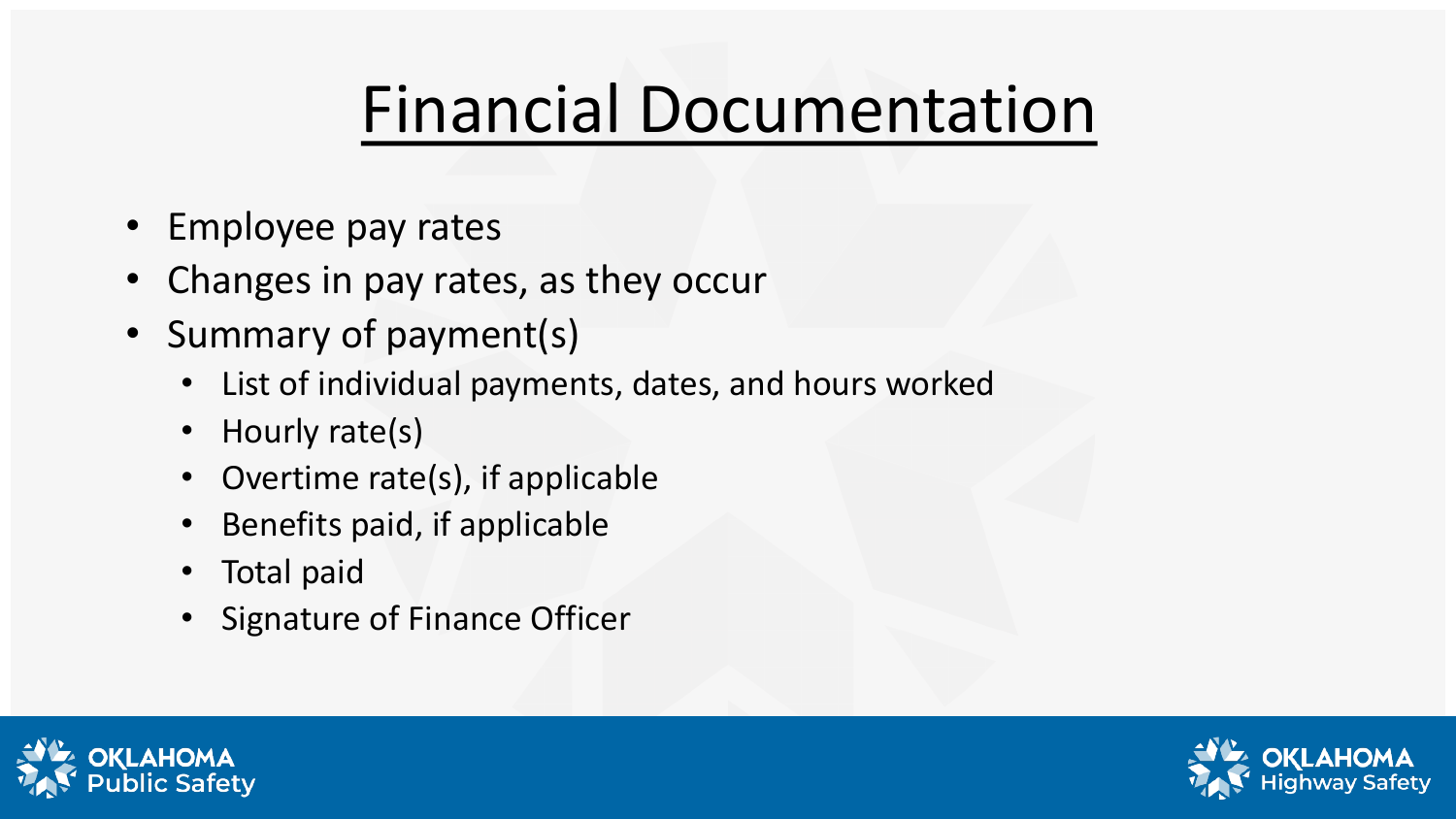#### Equipment Documentation

- Proof of purchases (operating costs or equipment)
- Signed and dated receipt of goods
- Purchasing and inventory control policies
- Verification of training on equipment, if applicable
- Buy America Act (BAA) certification required for pre-approved equipment over \$5000



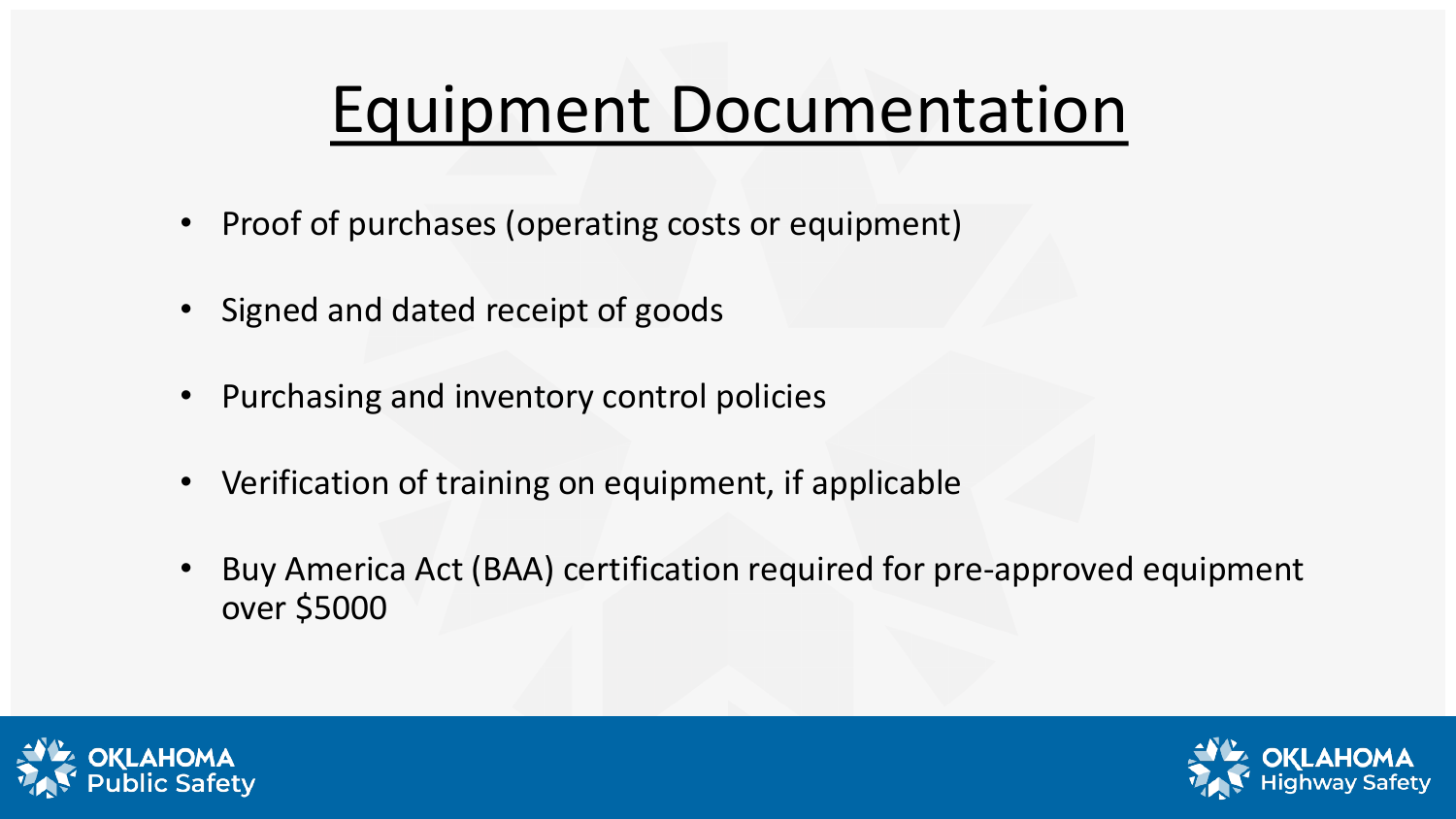Where are you going?

• Location NOT listed in the grant? Contact Program Manager for pre-approval!

#### When are you going?

- Register as early as possible to save funds
- Travel Status applies to trips more than 60 miles away
	- Travel status begins when you leave, up to 24 hours prior to the start of the event, and ends when you return, or up to 24 hours after the event concludes. This is important information in calculating per diem, if applicable.



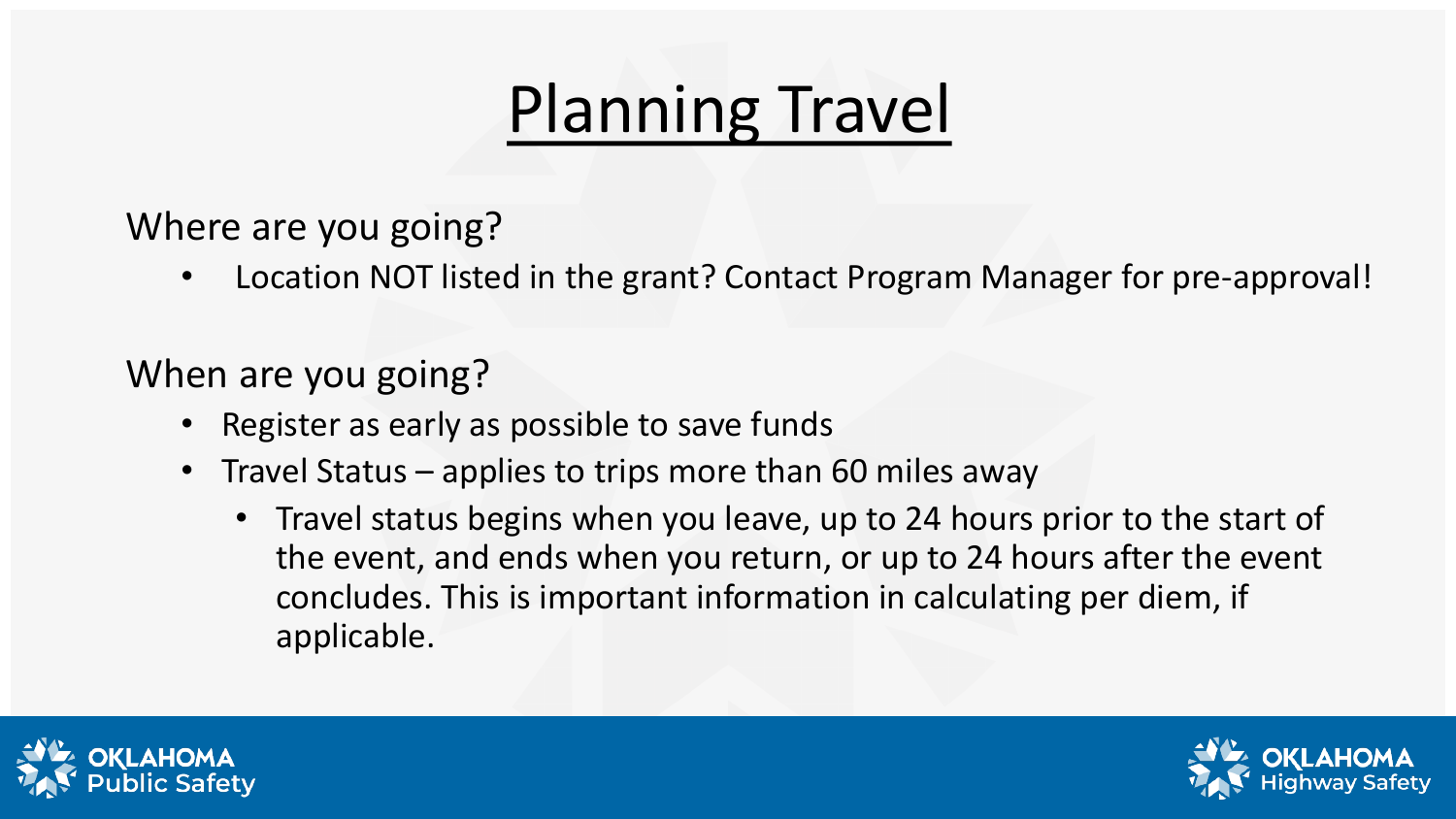How are you getting there?

- Flying?
	- Book an **ECONOMY** ticket! We cannot reimburse business or first class.
- Driving?
	- Requires a cost comparison to show that driving is cheaper
	- Print flight prices to compare to the cost of mileage



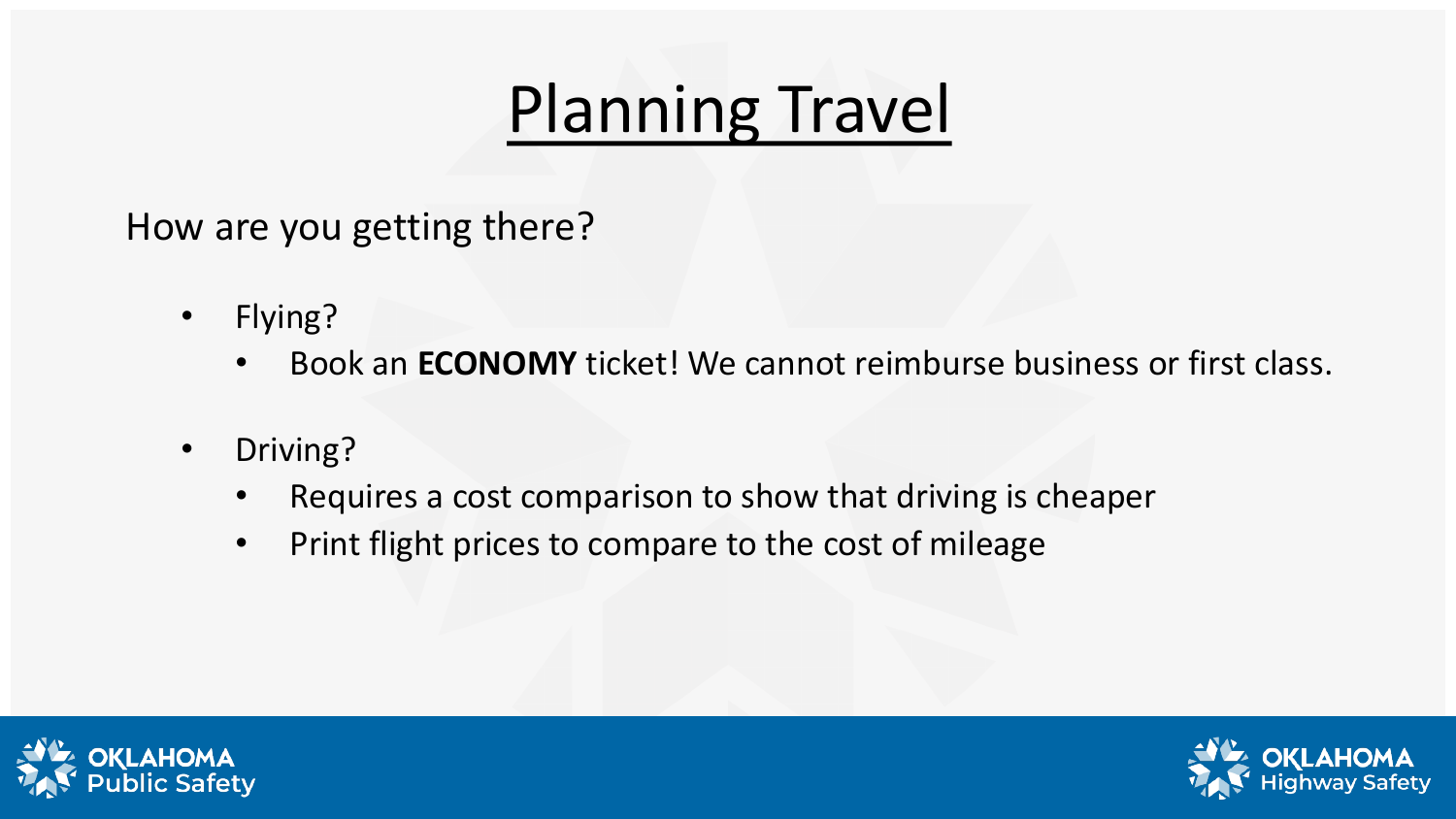Where are you staying?

- Conference Hotel or Approved Conference Overflow Hotel?
	- Conference-approved rate is reimbursable, even if it is above the federally-approved rate. Proof of conference rate is required.
- Other Hotel?
	- Reimbursed at federally-approved rate, NOT the conference rate
- Travel to and from airport is reimbursable.



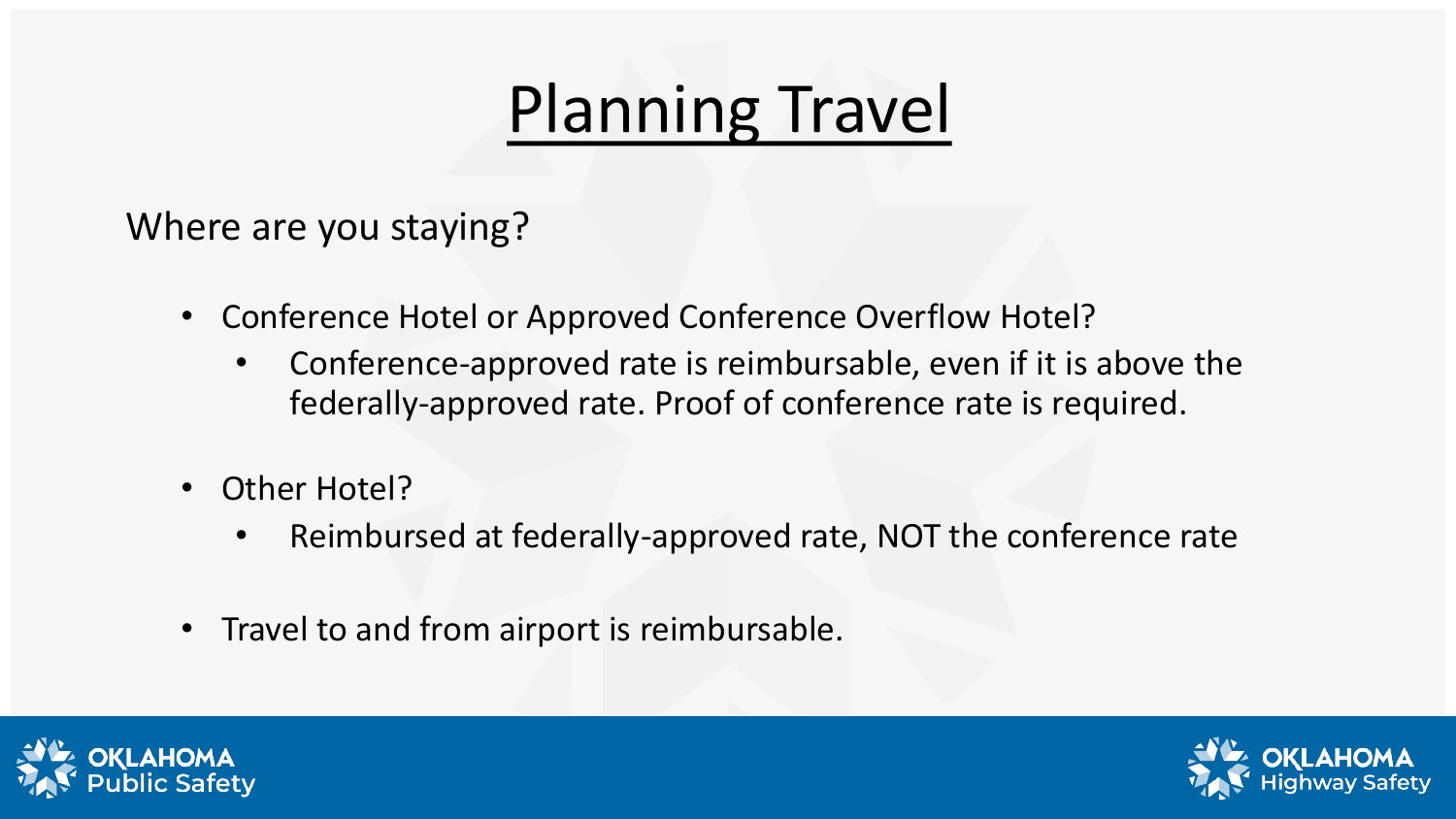Per Diem or Meals?

- Per Diem?
	- Maximum allowed is the federal reimbursement rate
	- Meals provided by the event will reduce the per diem allowed
- Meals?
	- Must show all <u>itemized</u> receipts cannot reimburse alcoholic beverages
	- Cannot exceed amount of what per diem would have been, if requested
	- Tips can be reimbursed, if the agency policy allows and the amount is less than or equal to per diem



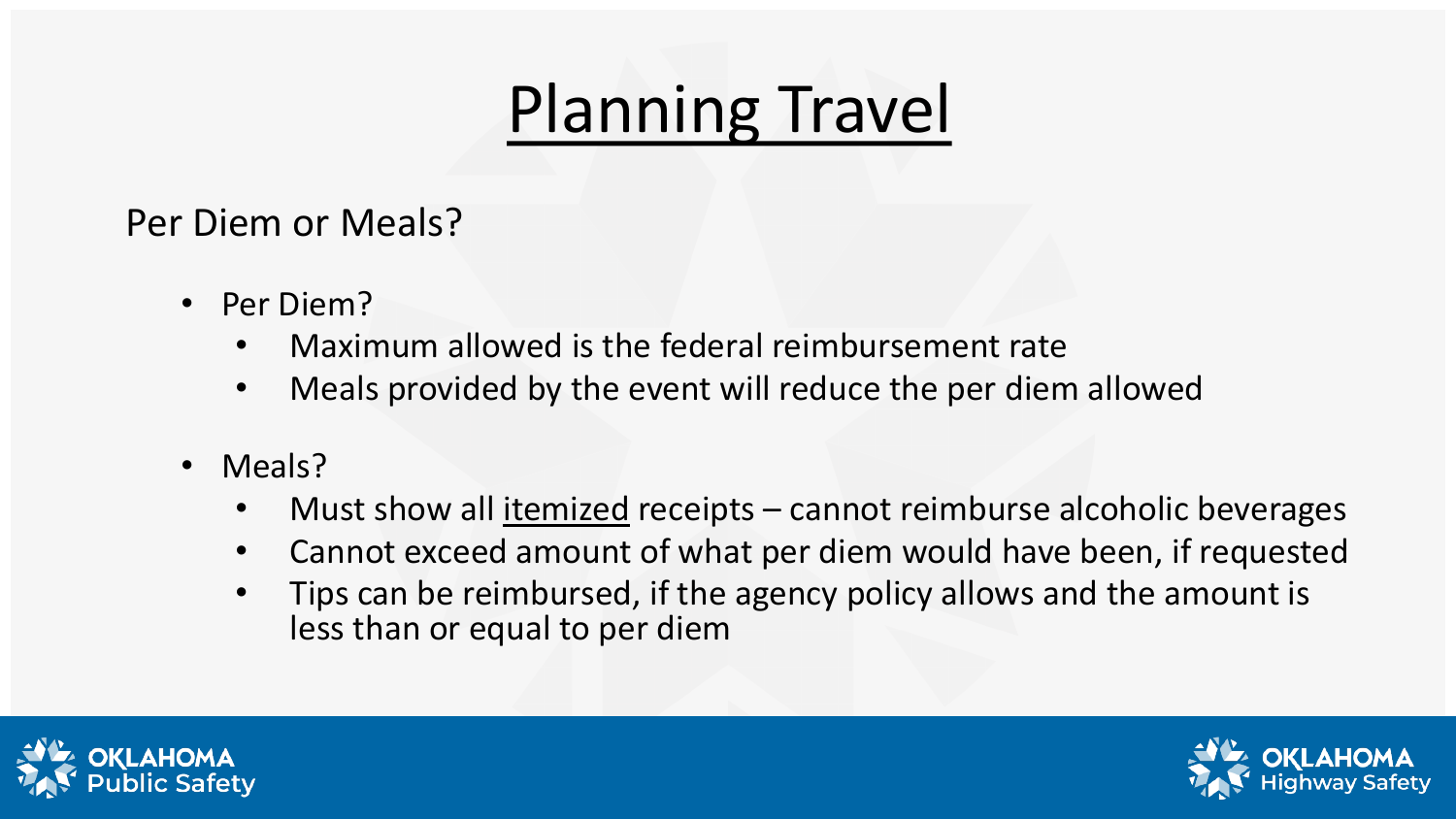#### Travel Reimbursement

Required Items for Submission

- Dates and times of travel status Travel summary form is available from your Program Manager
- Mode of Travel Air or Drive
	- Flight
		- Need receipts for flight and baggage, if applicable
	- Drive
		- Need mileage (map or odometer reading) and cost comparison to flight



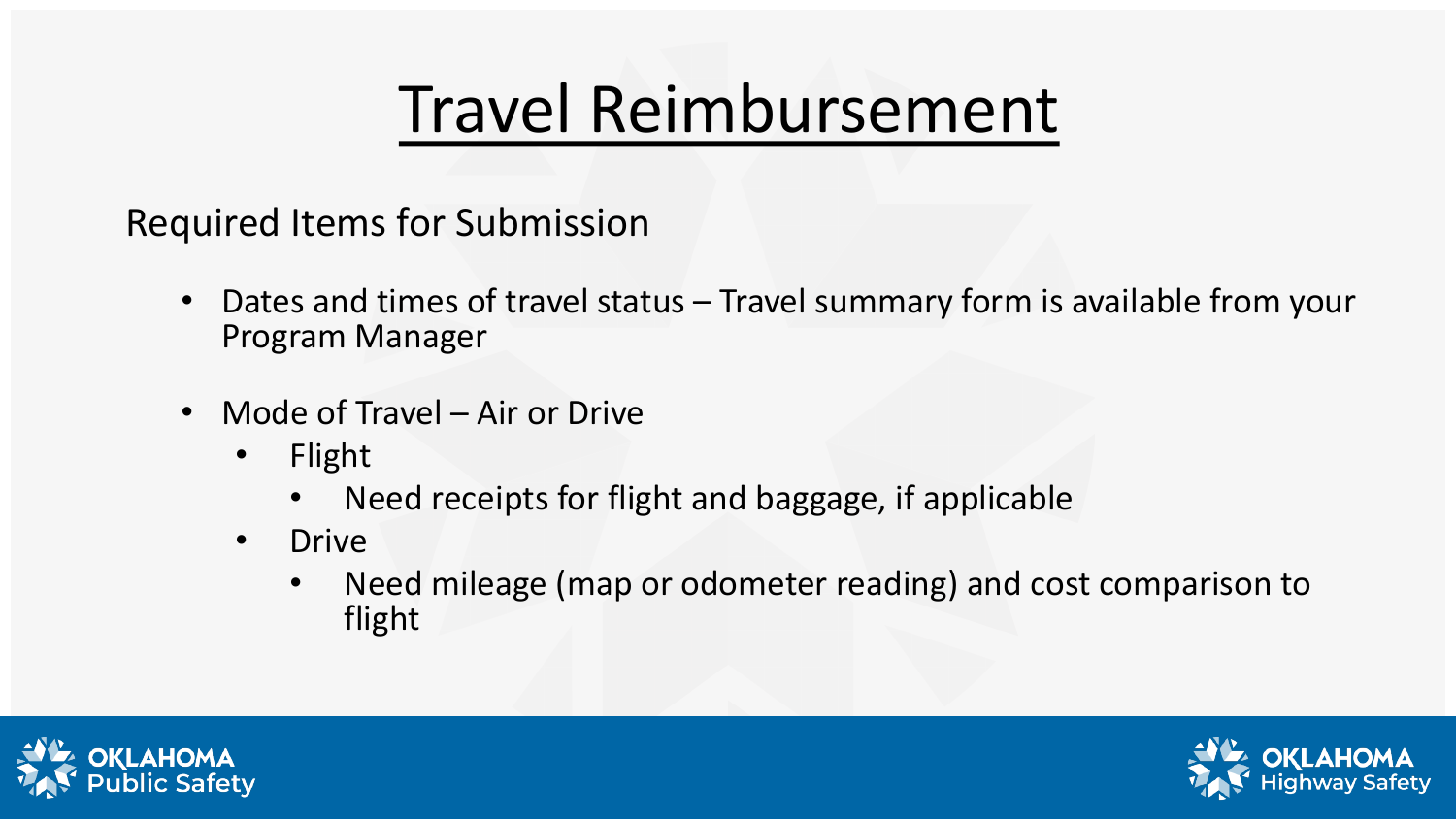#### Travel Reimbursement

Required Items for Submission

- Meals or Per Diem need receipts for meals or proof of per diem rate
- Proof of agency reimbursement to employee
- Mileage is reimbursed at \$0.56/mile at this time, and may change on January 1<sup>st</sup>. Check with your Program Manager.
- Workday mileage is calculated from your work station. Off-day travel is calculated from your home.



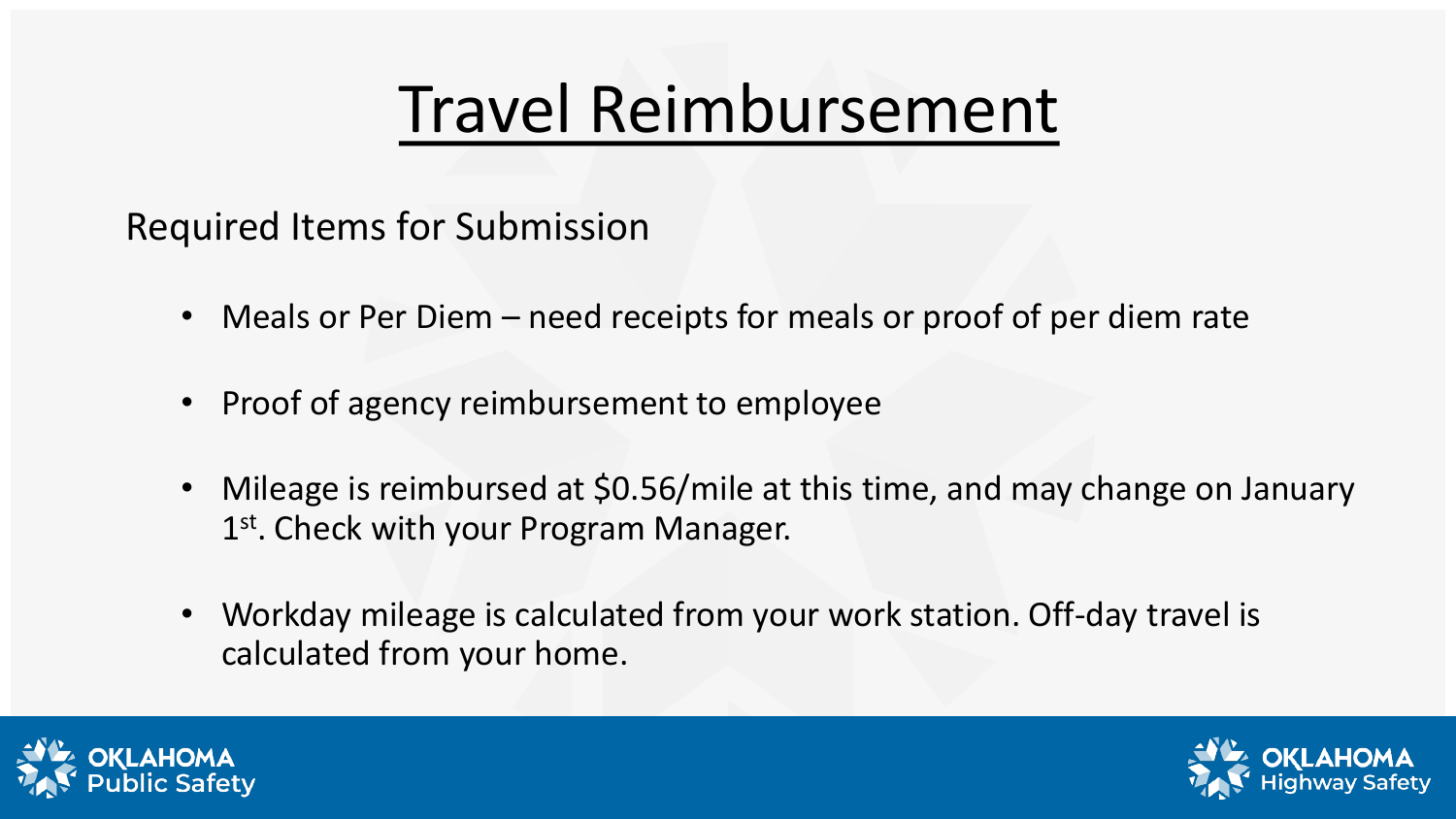#### Travel Reimbursement

Important References to Bookmark

- [Oklahoma State Travel Reimbursement Act](https://www.ok.gov/Architects/documents/Title%2074-500%20Travel%20Act.doc)
- [Oklahoma State Travel Policy](https://www.ok.gov/DCS/documents/StateTravelPolicy.pdf)
- [Federal Reimbursement Rates](https://www.gsa.gov/travel/plan-book/per-diem-rates)
- [Per Diem Calculation Table](https://omes.ok.gov/sites/g/files/gmc316/f/PerDiemTableByQuarterFederal2018.pdf)



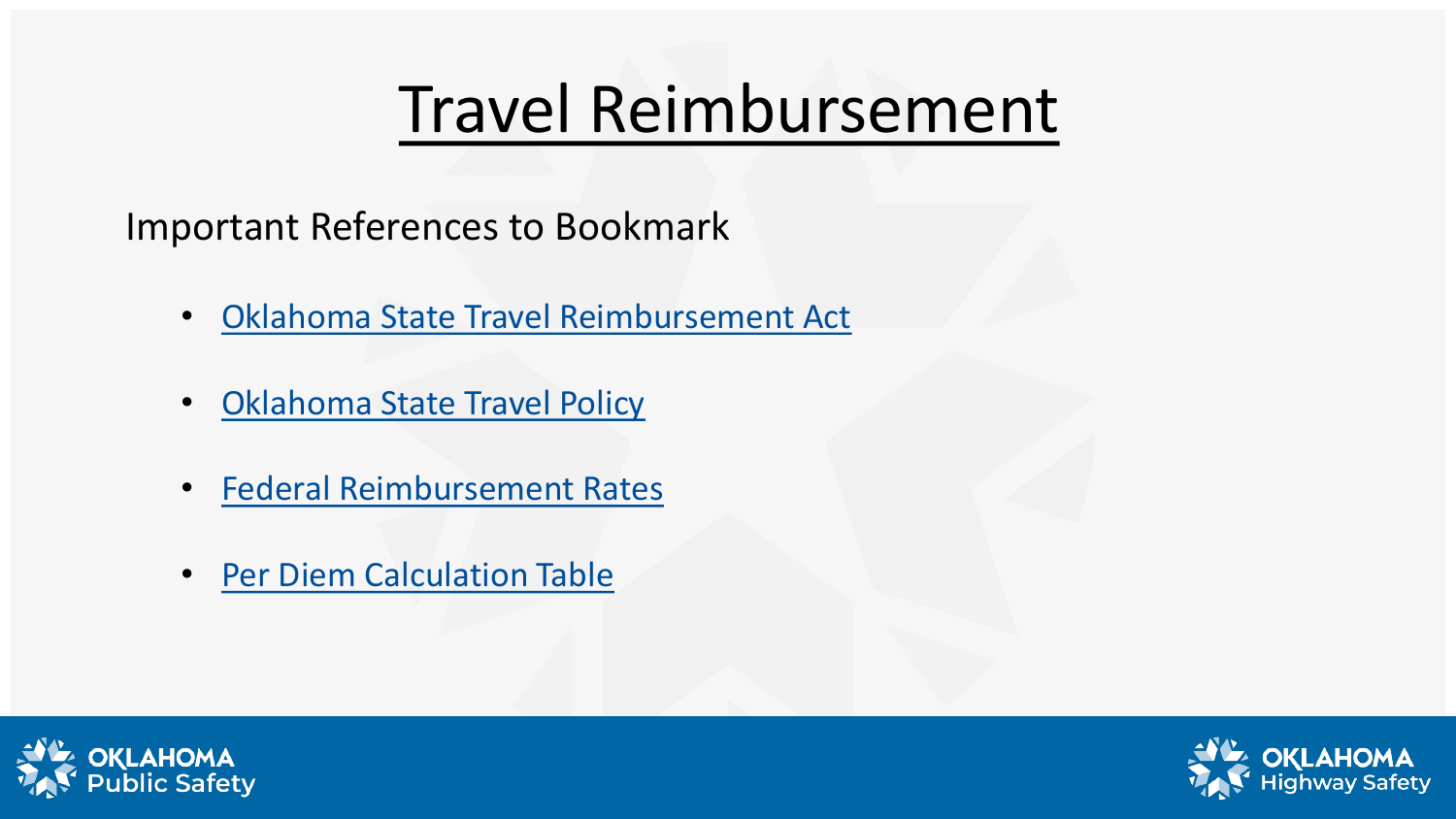#### Common Errors

- Missing signatures (invoices, activity sheets, receipt of goods, etc.)
- Activity is non-reimbursable
- Missing documentation on purchases
- Pay rate is inconsistent
- Expenses not pre-approved, if applicable